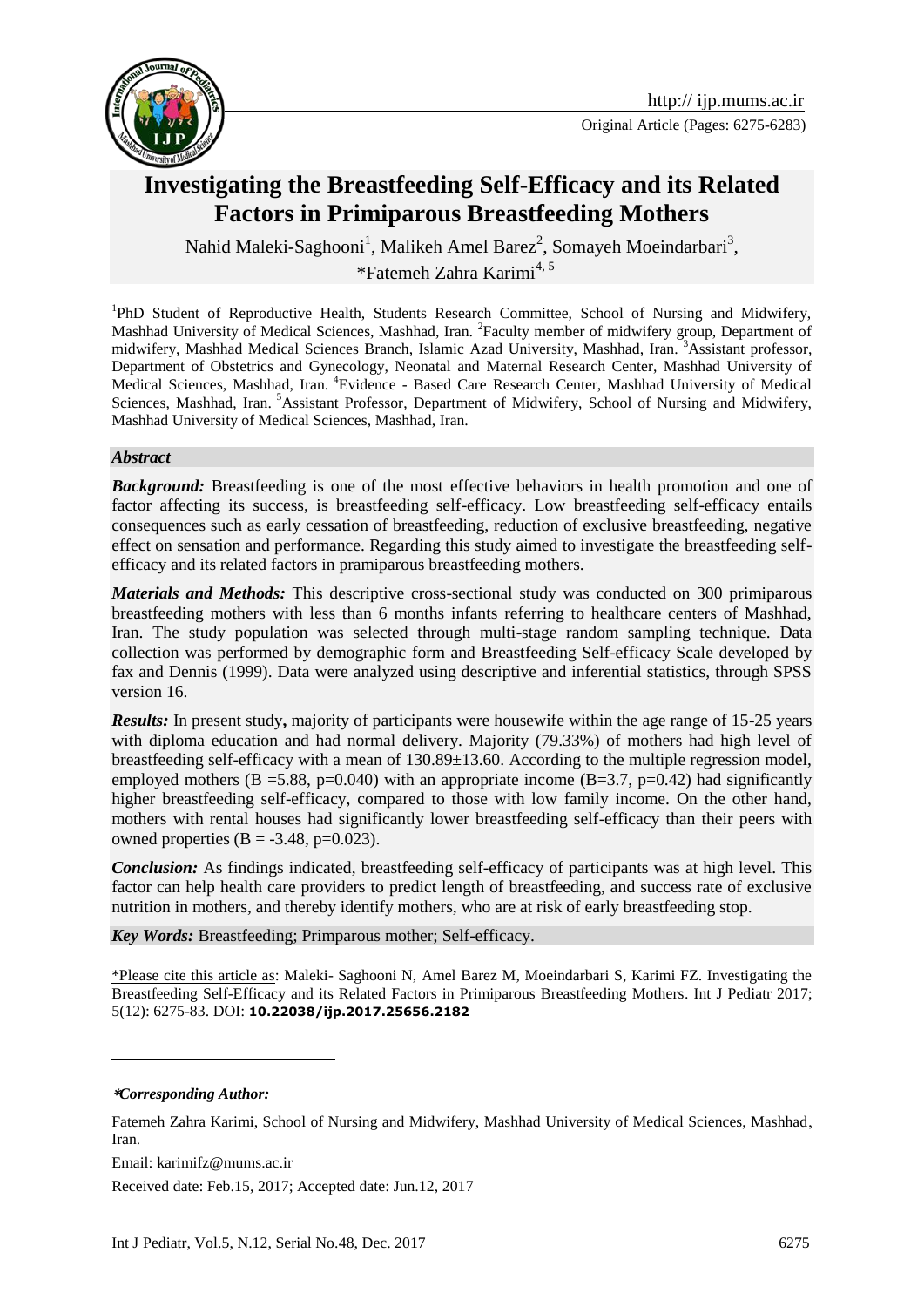## **1- INTRODUCTION**

 Breastfeeding is one of the priorities of public health in the world and considered as most effective behaviors in disease prevention and health promotion. Breast milk is the most suitable food for the infants and is regarded as most important factor in the preservation of the infants' health. Breastfeeding is significantly important in terms of physical, mental, and emotional growth of the infants. In addition, this practice prevents the common pediatric diseases, including diarrhea, acute respiratory infections, and ear infections. It also bears benefits for the mothers during and after breastfeeding (1-7). The World Health Organization (WHO) and United Nations International Children's Emergency Fund (UNICEF) have recommended the exclusive breastfeeding up to the first 6 months after birth, followed by complementary feeding and breastfeeding continuation for up to two years of age. These organizations have also emphasized on breastfeeding as one of the four strategies that should be notified in pediatric health (8).

Also, Breastfeeding is very clearly encouraged in the Quran and breast feeding by the mother to her infant is greatly beneficial as science had proven, and it is mandatory in the Quran. Allah Almighty Commanded the mother to breast feed her child for two full years (5). According to the statistics, out of the six WHO regions around the world, the Eastern Mediterranean region has the lowest level of breastfeeding despite the fact that the majority of these countries are Muslim (9). Also, according to the statistics provided by the Ministry of Health and Medical Education (Iran), exclusive breastfeeding rates are 45%, 23%, and 20% in 2001, 2005, and 2008 in Iran, respectively. These statistics are indicative of a decreasing breastfeeding trend, which are significantly different with the goals

determined by the WHO (10, 11). Motherhood is an important and challenging experience, especially for those who experience it for the first time (12). However, breastfeeding is not a positive experience for all mothers and could be difficult, unpleasant, and disruptive (13). According to the literature, maternal decision regarding the initiation and continuation of breastfeeding is affected by various factors, including the maternal demographic, psychological, and social determinants (14-16). Accordingly, breastfeeding self-efficacy can be considered as one of these factors. Selfefficacy is the individuals' beliefs about their capabilities in performing a task to manage the future conditions (17).

Breastfeeding self-efficacy, which is one of the structures of social cognitive theory of Bandura, is referred to the mothers' beliefs and confidence in their ability to successfully perform breastfeeding. Therefore, it is a valuable framework that predicts the maternal breastfeeding behavior, self-confidence, and ability to perform this task (18). In this regard, Kingston et al. (2007) has remarked that the enhancement of maternal breastfeeding self-efficacy would increase the possibility of breastfeeding through self-motivating thoughts. In addition, this perception has a significant relationship with increased duration of exclusive breastfeeding (19). Furthermore, in a study conducted by Turner and Papinczac, it was demonstrated that the breastfeeding mothers were not capable for that, their level of breastfeeding self-efficacy was significantly low (20). Also, in two studies carried out by Ebrahimi and Hasanpour (2010) as well as Hatamleh (2006), the majority of the mothers were reported to have low breastfeeding self-efficacy scores (21, 22). On the other hand, in a study performed by Varaei et al. (2009), more than half of the mothers obtained a high score in breastfeeding self-efficacy (23).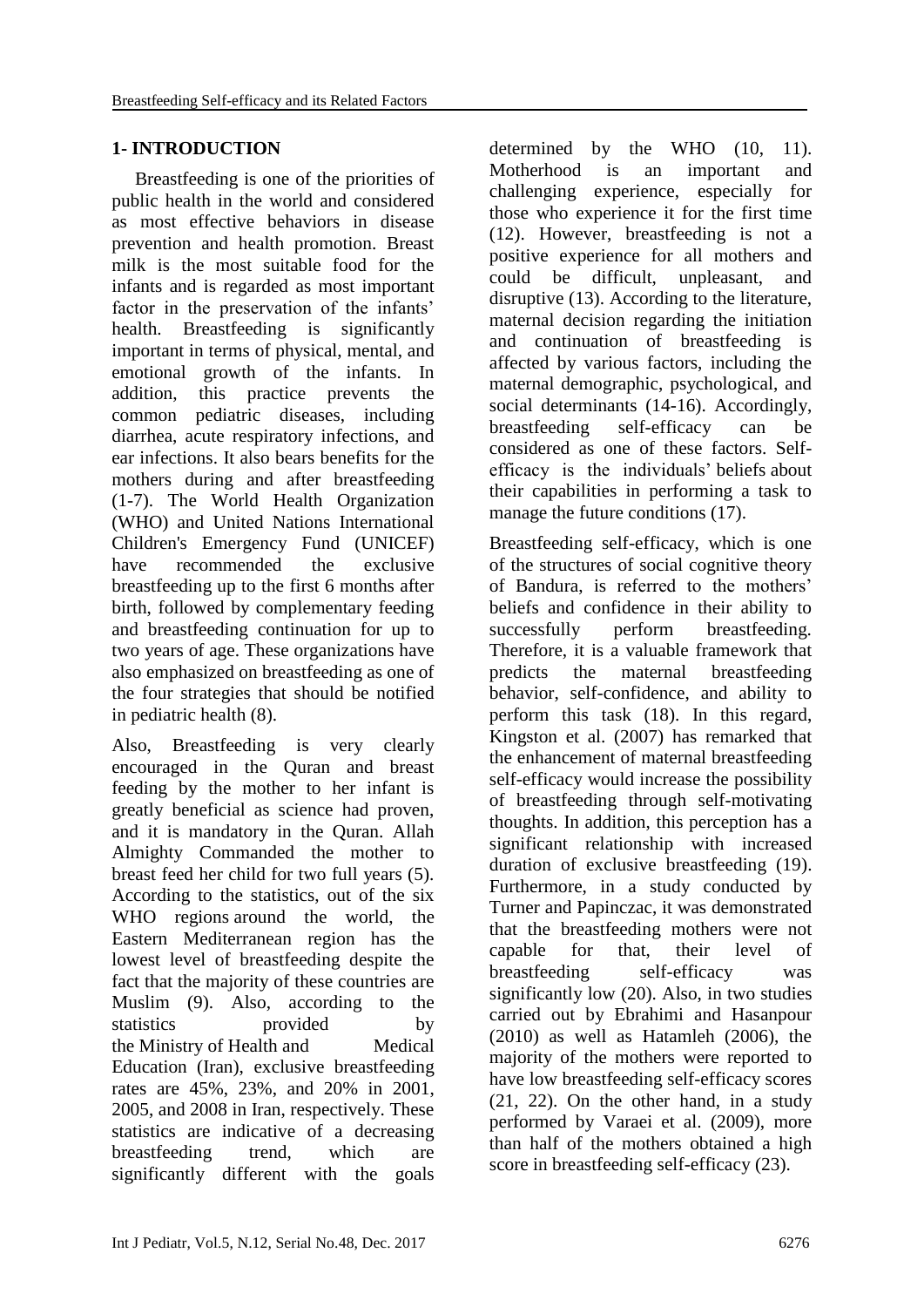The lack of breastfeeding self-efficacy in mothers could be associated with several consequences. These consequences include the early cessation of breastfeeding, decreased duration of exclusive breastfeeding, reduced motivation, interference with the cognitive abilities, and negative effects on maternal feeling and performance (24-26). Given that the determination of breastfeeding selfefficacy can lead to the identification of mothers at the risk of early breastfeeding cessation; also limited studies conducted about breastfeeding self-efficacy and its related factors in Iran, this study aimed to investigate the breastfeeding self-efficacy and its related factors in primiparous breastfeeding.

## **2- MATERIALS AND METHODS**

## **2-1. Study design and population**

 This descriptive and analytical study was conducted on the primiparous breastfeeding mothers referring to the healthcare centers of Mashhad city, Iran, in 2014-2015. After conducting a pilot study on the 30 mothers, with 95% confidence interval  $(\alpha=0.05)$ , the power of 80%  $(\beta=0.2)$  and  $r = 0.226$  the appropriate sample size was calculated as 250 participate. Given the possibility of sample loss, finally 300 participate were enrolled.

$$
n = \frac{(Z_{1-\frac{\alpha}{2}} + Z_{1-\beta})^2}{\left[\frac{1}{2}\ln\left(\frac{1+r}{1-r}\right)\right]^2} + 3 \approx 250
$$

## **2-2. Inclusion and exclusion criteria**

The inclusion criteria were: 1) Iranian nationality and residence in Mashhad city, 2) primiparous breastfeeding mothers, 3) minimum education level of junior high school, 4) having no history of medical problems, mental diseases or using banned drugs, and 5) neonatal age of  $<$  6 months.

## **2-3. Ethical consideration**

The study protocol was approved by the Ethics Committee of the Islamic Azad University of Mashhad (ID code: 638). The participants were informed about the study objectives and their written informed consents were obtained.

## **2-4. Methods**

The study population was selected through the multistage sampling method. To this aim, out of the five main healthcare centers of Mashhad city (health centers number one, two, three, Samen, and five), which were considered as clusters, three centers, namely Samen health center as well as number one health center and number five health center were selected. Subsequently, the researcher referred to all of the healthcare centers affiliated to the three clusters (45 centers) to select the study participants through the simple random sampling technique (seven cases from each center). After providing participants with guidance regarding the completion of questionnaires, they were asked to fill out the research instruments.

## **2-5. Measuring tools: validity and reliability**

The data were collected using the demographic form (information of mother and infant), and Breastfeeding Selfefficacy Scale (BSS). The BSS, which was developed by Dennis and Faux (1999), contains 35 items and is rated on a fivepoint Likert scale (completely agree=5 to completely disagree=1) (27). The content validity and reliability ( $\alpha$ =0.82) of this tool has been confirmed in a study conducted by Hassanpour et al. (2010) (21).

The total score of each item represents the breastfeeding self-efficacy score. The minimum and maximum scores of this questionnaire are 33 and 165, respectively. Moreover, obtaining the score ranges of 33-76, 77-120, and 121-165 are considered as low, medium, and high self-efficacy, respectively (21). Reliability of the questionnaire was assessed in a pilot study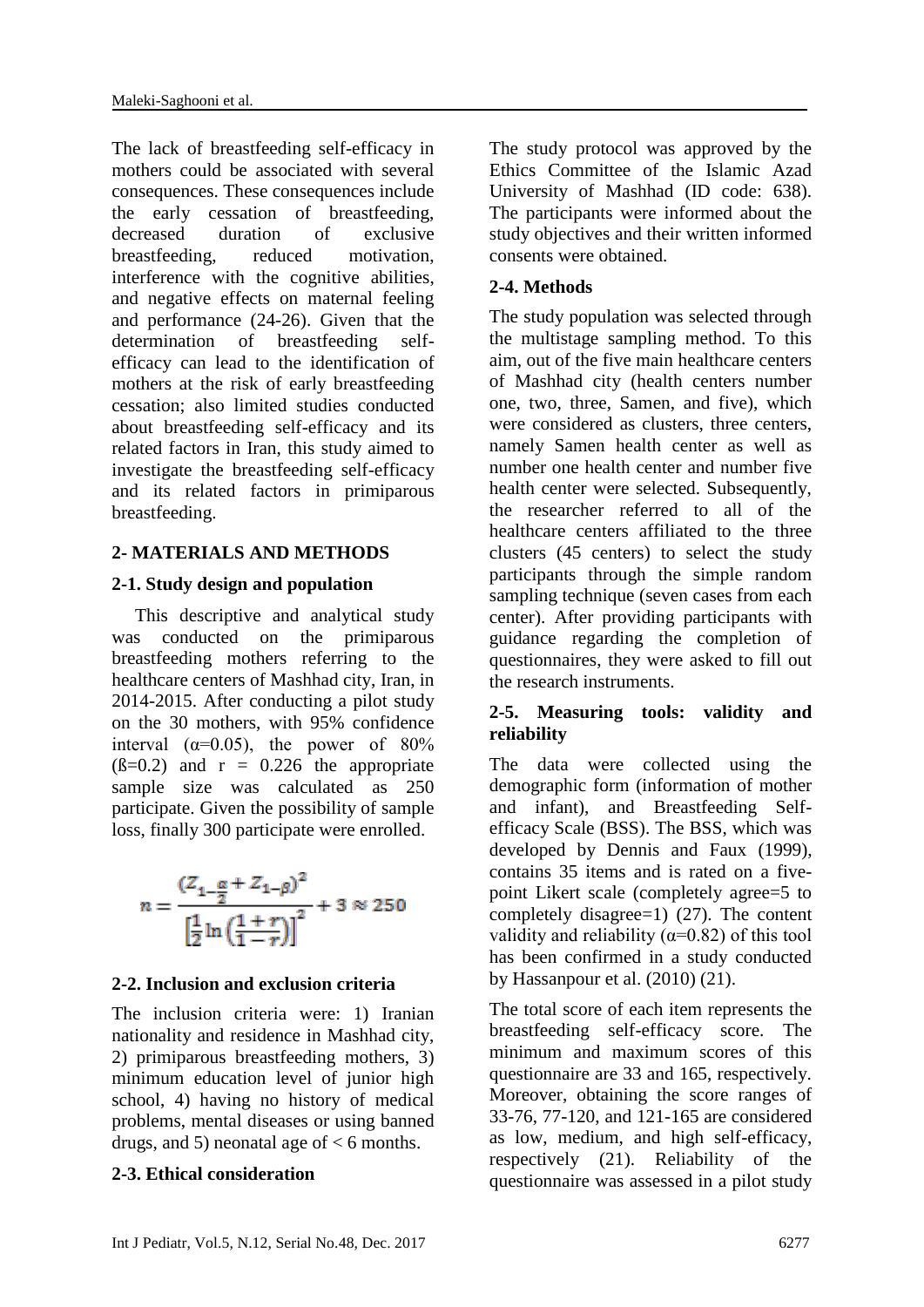on 30 participants, in which Cronbach's alpha coefficient was 0.81.

#### **2-6. Data Analyses**

Data analysis was performed in SPSS version 16.0 software using descriptive statistical methods, such as central tendency, dispersion, and distribution of frequency. Moreover, multiple regressions was applied to evaluate the effects of delivery method, housing status, level of income, as well as maternal age, education level, and occupation on breastfeeding self-efficacy. P-value of less than 0.05 was considered statistically significant.

#### **3- RESULTS**

 According to the results, the mean age of the participants was 23.98±4.56 years, and the majority of the mothers (67.67%) were within the age group of 15-25 years. In terms of the education level, 45.3% of the mothers had high school diploma, and most of the participants (90.7%) were housewife. Regarding the housing status, 59.7% of the subjects had rental houses, and level of family income was reported as sufficient for most of the participants (74.33%). In addition, 59.7% of the subjects had natural childbirth (**Table.1**). In terms of the main objective of the

research, the results demonstrated that breastfeeding self-efficacy was at the medium and high levels in 62 (20.67%), and 238 (79.33) subjects, respectively. In addition, the mean score of breastfeeding self-efficacy was  $131.126 \pm 12.86$  in the evaluated individuals that was high. The frequency distribution of breastfeeding self-efficacy of the subjects is presented in **Table.2**. In addition, multiple regression model was significant in terms of the effect of housing status, family income level, as well as maternal age, education level, and occupation on the total score of breastfeeding self-efficacy (p=0.004). The coefficient of determination and modified coefficient were 0.07 and 0.05, respectively. Moreover, the results of the regression coefficient test revealed that the employed mothers had significantly higher breastfeeding self-efficacy, compared to the housewives  $(p=0.04)$ .

Furthermore, the mothers with rental houses had significantly lower breastfeeding self-efficacy, compared to the peers with owned properties  $(p=0.02)$ . Additionally, the mothers with sufficient incomes had significantly higher level of breastfeeding self-efficacy than those with low incomes (p=0.04) (**Table.3**).

| Variables           | Sub-group            | Frequency | Percentage |
|---------------------|----------------------|-----------|------------|
|                     | $15 - 25$            | 203       | 67.7       |
| Age, year           | $26 - 35$            | 94        | 31.33      |
|                     | 3<br>$36 - 45$       |           | 1.00       |
| Level of education  | <b>High School</b>   | 62        | 20.7       |
|                     | Diploma              | 136       | 45.3       |
|                     | Academic             | 102       | 34         |
|                     | Housewife            | 272       | 90.7       |
| Occupation          | Employed             | 28        | 9.3        |
| Residency           | Personal             | 121       | 40.3       |
|                     | 179<br>Rental        |           | 59.7       |
| Family income level | Less Than Sufficient | 65        | 21.7       |
|                     | Sufficient           | 235       | 78.3       |
|                     | <b>NVD</b>           | 179       | 59.7       |
| Method of delivery  | C/S                  | 121       | 40.3       |

**Table-1**: Demographic characteristics of the participants

NVD: normal vaginal delivery; C/S: caesarean section.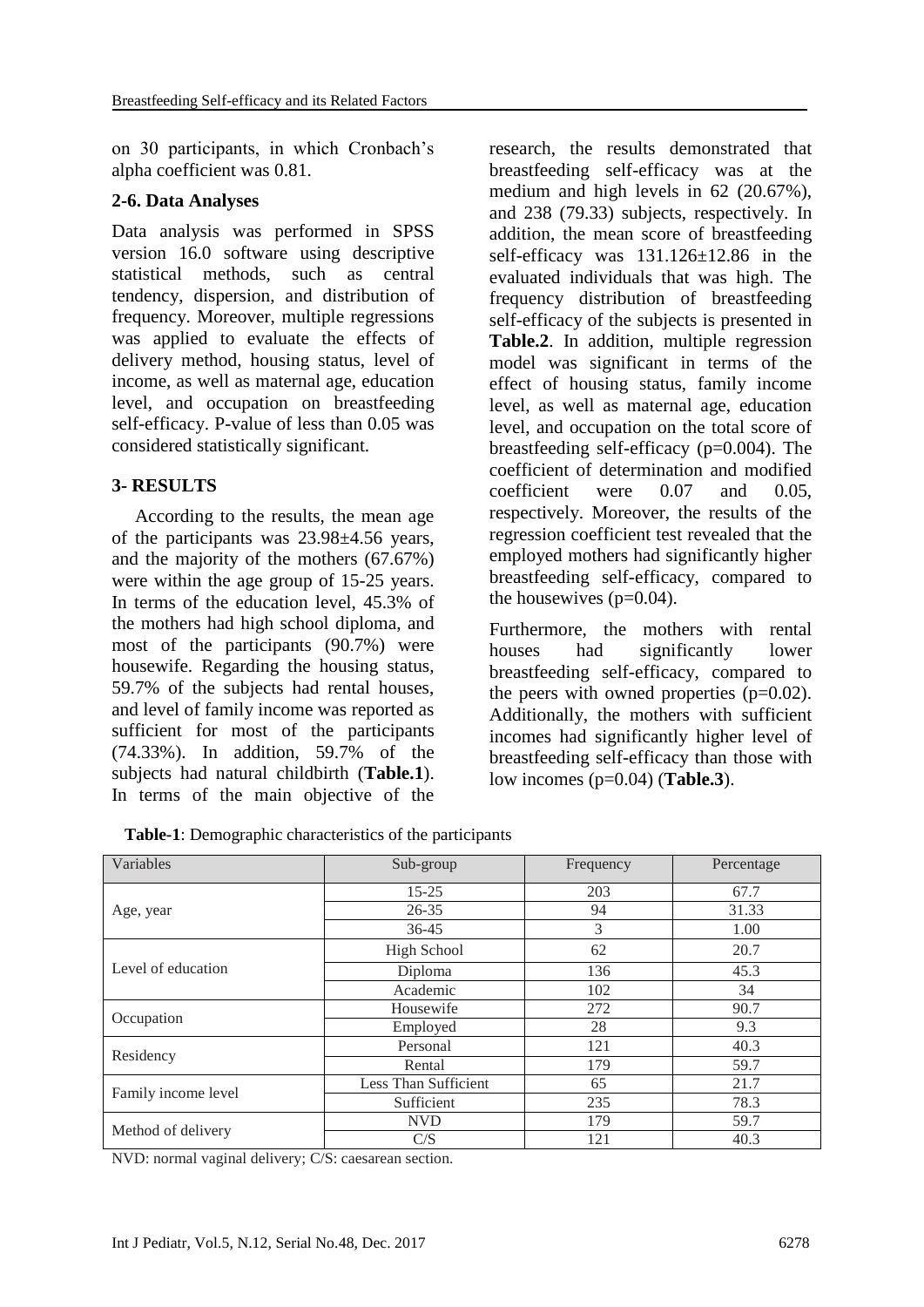| Variables                   | Sub-group | Frequency | Percentage |
|-----------------------------|-----------|-----------|------------|
|                             | Low       |           | 0.00       |
| Breastfeeding self-efficacy | Medium    | 62        | 20.67      |
|                             | High      | 238       | 79.33      |
|                             | Total     | 300       | 100        |

**Table-2**: description of the breastfeeding self-efficacy score in the participants

**Table-3**: Effect of demographic variables on the score of breastfeeding self-efficacy using linear regression

| Variables            |             | Coefficient<br>(B) | Standardized<br>Coefficient<br>(Beta) | P-value                  | 95% CI             |
|----------------------|-------------|--------------------|---------------------------------------|--------------------------|--------------------|
| Age                  |             | 0.10               | 0.03                                  | 0.54                     | $(-.24, .46)$      |
| Mode Of Delivery     | <b>NVD</b>  |                    | -                                     | $\overline{\phantom{0}}$ |                    |
|                      | C/S         | 2.25               | 0.08                                  | 0.13                     | $(-.70, 5.20)$     |
| Level Of Education   | High School |                    | -                                     | -                        |                    |
|                      | Diploma     | 3.50               | 0.13                                  | 0.07                     | $(-.30, 7.31)$     |
|                      | Academic    | $-0.56$            | $-0.02$                               | 0.80                     | $(-5.01, 3.87)$    |
| Occupation           | Housewife   |                    |                                       |                          |                    |
|                      | Employed    | 5.88               | 0.13                                  | 0.04                     | (.26, 11.5)        |
| Housing              | Personal    |                    |                                       |                          |                    |
|                      | Rental      | $-3.48$            | $-0.13$                               | 0.02                     | $(-6.477, -0.485)$ |
| Family Income<br>Low |             |                    |                                       |                          |                    |
| Level                | Sufficient  | 3.72               | 0.11                                  | 0.04                     | (7.308, .135)      |

NVD: normal vaginal delivery; C/S: caesarean section; CI: confidence interval.

#### **4- DISCUSSION**

 As the findings of the present study indicated, the mean score of the breastfeeding self-efficacy of the subjects was 130.89±13.60 that considered great. Additionally, 20.67% and 79.33% mothers were reported to have medium and high levels of breastfeeding self-efficacy, respectively. In line with our findings, Varaei et al. (2009) reported the mean scores of maternal breastfeeding selfefficacy to be  $145.2 \pm 11$  and  $148 \pm 5$  one and four months after childbirth, respectively. Furthermore, in the mentioned study 76.7% and 89.6% of the subjects were demonstrated to have a high level of self-efficacy after one and fourmonth post-delivery, respectively (23). In another study, Mirmohammad-ali et al. (2014) evaluated the effect of an education package on maternal breastfeeding selfefficacy in the postpartum period. According to their results, the mean score

of breastfeeding self-efficacy of the participants was 133.28±7.63 three-month after childbirth (28). In another study, Bastani et al. (2008) evaluated the breastfeeding self-efficacy of the women within the first 24 hours post-delivery. They marked that 51.1% of the subjects obtained high scores in this regard (29). In the current study, breastfeeding selfefficacy showed no significant association with maternal age and education level, which is in congruence with the results obtained by Godarzi et al. (2015), Bastani et al. (2008), Azhari et al. (2011), Blyth et al. (2004), and Dennis (2006) (28-33). However, it was in contradiction with the findings reported by Varaei et al. (2009) (23). This lack of consistency between the results of the current research and those obtained by Varaei et al. (2009) might be due to the fact that in the mentioned study, breastfeeding self-efficacy was evaluated immediately after delivery; however, in the present study, it was measured six months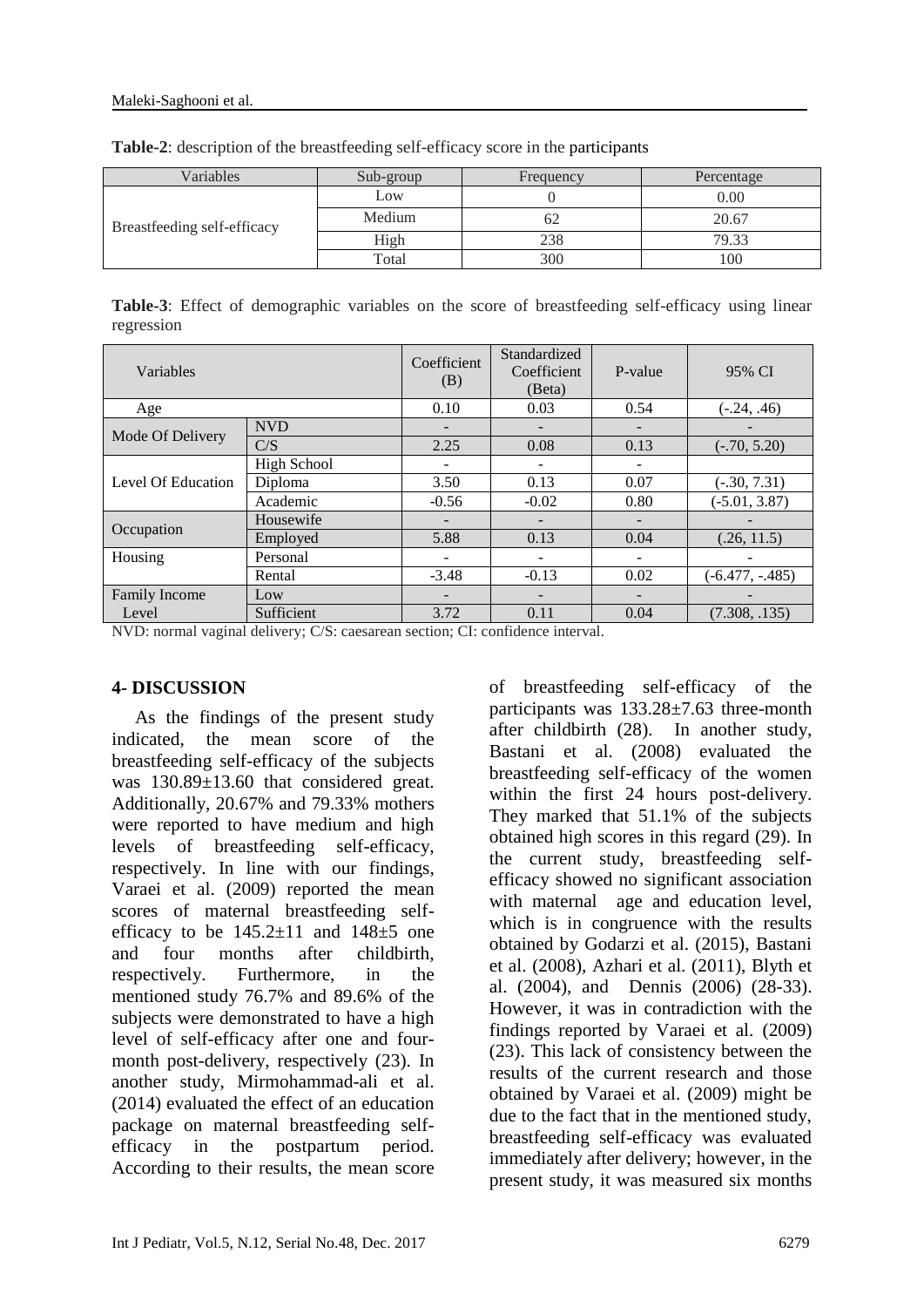after childbirth. Moreover, our findings indicated that the employed mothers, compared to housewives, and mothers with sufficient incomes, compared to those with insufficient incomes, had significantly higher breastfeeding self-efficacy scores. On the other hand, the mothers with rental houses had significantly lower selfefficacy, compared to their peers with owned properties. Consistent with the results of the current study, Thulier and Mercer (2009) as well as Rahmatnejad and Bastani (2012), demonstrated that the socioeconomic levels are significant factors that affect the achievement of maternal and breastfeeding roles (34, 35). Also, Yngve and Sjöström (2001) indicated that the socioeconomic condition of an individual is an important determinant of breastfeeding, which must be emphasized (36). Other studies also regarded the income level and occupation status as important indicators of the health condition of individuals (29, 36).

The early years of life are considered as the most critical stages of the mankind's growth and development. With the onset of a new millennium, breastfeeding has gained especial attention as a major contributor to child health in the national and international policies (2, 6, 37). Breast milk is a complex biological fluid and is a very ideal food for the infants and neonates. This substance provides the infants with high-quality and -quantity nutrition with maximum nutritional balance specific for the age of the infants.

As a result, the WHO and UNICEF have recommended that children must be exclusively breastfed until the age of six months, continued with the use of complementary food for two years (6, 8, 38). Therefore, exclusive and successful breastfeeding is affected by many physiological and psychological factors in mothers. Breastfeeding self-efficacy is one of these factors, which is an important psychological and motivational

determinant for the continuation of breastfeeding (31, 32). Self-efficacy is one of the structures of social cognitive theory of Bandura (1977), which consists of the individuals' belief and self-confidence in their capabilities to successfully perform a task or behavior. Accordingly, breastfeeding self-efficacy is the mother's perceived ability for breastfeeding her infants. In addition, this perception is a valuable framework that predicts the maternal breastfeeding behavior, selfconfidence, and ability to breastfeed. Selfefficacy is an important variable in predicting the duration of breastfeeding and identification of the mothers, tending to stop breastfeeding early.

Moreover, having self-efficacy in breastfeeding is a vital factor for the continuation of this practice (23, 39). In addition, it has been stated that breastfeeding self-efficacy is affected by four major factors, including vicarious experiences. berformance accomplishments, verbal persuasion, and physiological responses, and the healthcare providers can increase breastfeeding selfefficacy through these factors (39). While many demographic variables, including socioeconomic situations, are unmodifiable, breastfeeding self-efficacy seems to be intrinsically a modifiable variable. This perception can provide a framework for the development and design of educational-counseling interventions in order to improve breastfeeding outcomes.

# **4-1. Limitations of the study**

One of the major limitations of the study was maternal stress, which is regarded as one of the most important intervening factors for breastfeeding self-efficacy. Nevertheless, in the present study, the participants were eliminated in case of experiencing major stressful events four weeks before completing the breastfeeding self-efficacy questionnaire. Another imitation was the application of self-report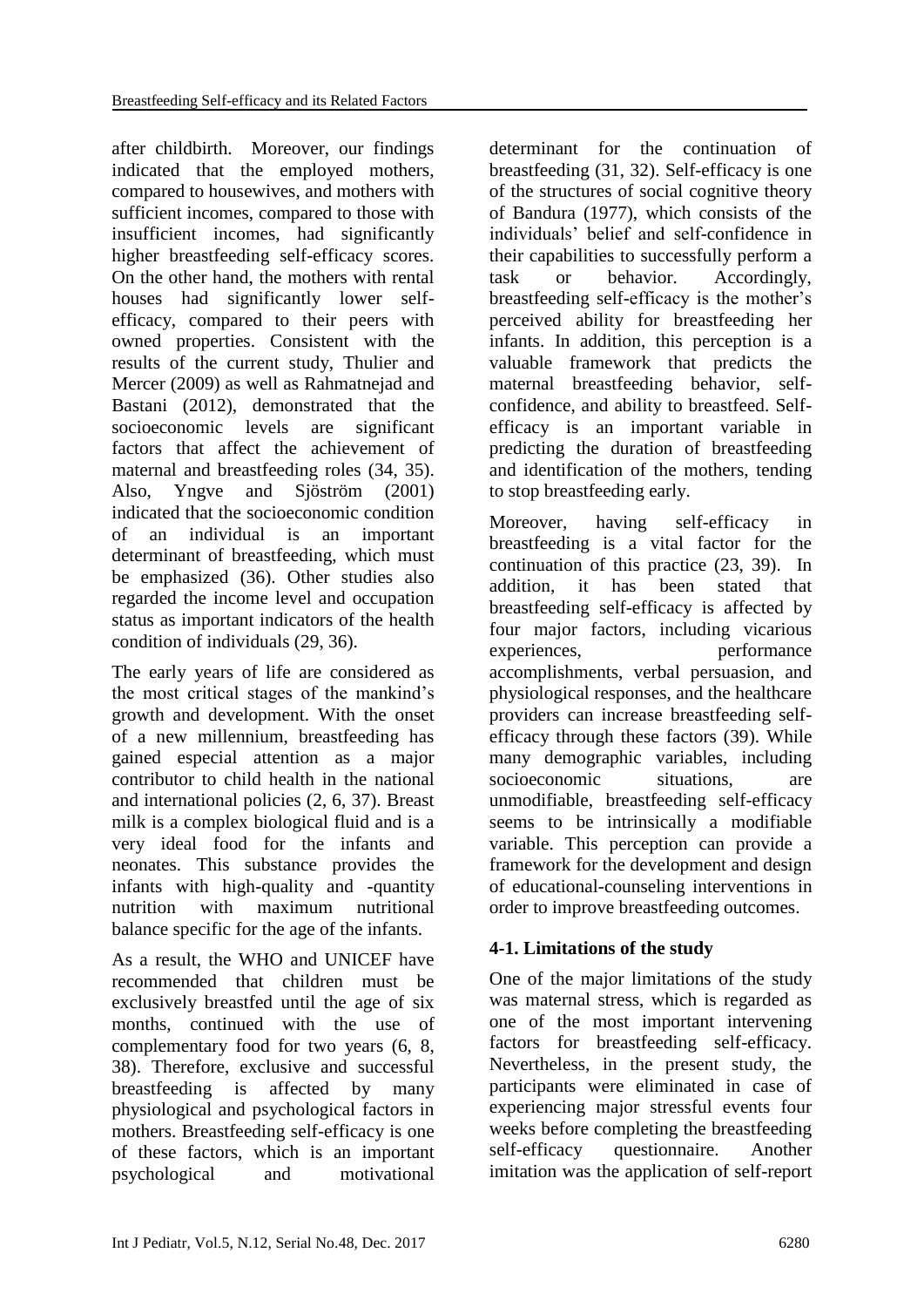questionnaires for data collection. Another limitation was the application of selfreport questionnaires for data collection. Therefore, in order to gather factual information, participants were asked to honestly complete the questionnaires. However, the small stressful events of everyday life create anxiety, and cannot be evaluated or controlled. Another limitation was the conditions of the study context, including light, ventilation, noise, mentalspiritual feature, and maternal comfort, which could affect the responses of the subjects. Nonetheless, it was tried to provide a calm and equal environment for the mothers in order to relatively control these factors.

# **5- CONCLUSION**

 According to the findings of the current study, breastfeeding self-efficacy is a potentially modifiable factor, which can predict the duration of breastfeeding and success level of exclusive breastfeeding. Therefore, it is recommended that the healthcare providers pay attention to this concept and identify the mothers at the risk of early cessation of breastfeeding by studying the mothers with high breastfeeding self-efficacy. In this regard, proper strategies could be designed to increase the breastfeeding self-efficacy among this group of mothers and help them eliminate the barriers to breastfeeding. These measures would lead to positive results regarding the duration of breastfeeding and exclusive breastfeeding.

## **6- CONFLICT OF INTEREST:** None.

## **7- ACKNOWLEDGEMENT**

This article was derived from a research project approved by Islamic Azad University of Mashhad with the ID code of 638. In addition, all the expenses of the present study were provided by this organization. Hereby, we extend our gratitude to all the people who cooperated in different stages of this research project.

#### **8- REFERENCES**

1. Otsuka K, Dennis CL, Tatsuoka H, Jimba M. The relationship between breastfeeding self‐efficacy and perceived insufficient milk among Japanese mothers. [J](https://www.ncbi.nlm.nih.gov/pubmed/18811774)  [Obstet Gynecol Neonatal Nurs.](https://www.ncbi.nlm.nih.gov/pubmed/18811774) 2008; 37(5):546-55.

2. Hoseini BL, Vakili R, Khakshour A, Saeidi M, Zarif B, Nateghi S. Maternal Knowledge and Attitude toward Exclusive Breast Milk Feeding (BMF) in the First 6 Months of Infant Life in Mashhad. Int J Pediatr. 2014; 2(1): 63-9.

3. Karimi A, Bagheri S, Khadivzadeh T, Mirzaii Najmabadi Kh. The Effect of an Interventional Program, Based on the Theory of Ethology, on Breastfeeding Competence of Infants. Iranian Journal of Neonatology. 2014; 5(3): 10-12.

4. Khosravi Anbaran Z, Baghdari N, Sadeghi Sahebzad E, Moradi M, Karimi FZ. Comparing Infant Nutrition in Wanted and Unwanted Pregnancies. Int J Pediatr. 2016; 4(12): 4043-50.

5. Bayyenat S, Hashemi G, Amirhosein S, Purbaferani A, Saeidi M, Khodaee GH. The Importance of Breastfeeding in Holy Quran. Int J Pediatr. 2014; 2(4.1): 339-47.

6. Khadivzadeh T, Karimi FZ, Tara F, Bagheri S. The Effect of Postpartum Mother– Infant Skin-to-Skin Contact on Exclusive Breastfeeding In neonatal period: A Randomized Controlled Trial. Int J Pediatr. 2016; 4(5): 5409-17.

7. [Saeidi M,](https://www.scopus.com/authid/detail.uri?authorId=55927110500&eid=2-s2.0-85006924985) [Vakili R,](https://www.scopus.com/authid/detail.uri?authorId=55966390700&eid=2-s2.0-85006924985) [Khakshour A,](https://www.scopus.com/authid/detail.uri?authorId=55550328600&eid=2-s2.0-85006924985)  Taghizade [Moghaddam](https://www.scopus.com/authid/detail.uri?authorId=57192586132&eid=2-s2.0-85006924985) H, [Kiani MA,](https://www.scopus.com/authid/detail.uri?authorId=54683993700&eid=2-s2.0-85006924985) [Zarif B,](https://www.scopus.com/authid/detail.uri?authorId=57192586817&eid=2-s2.0-85006924985) et al. Iron and multivitamin supplements in children and its association with growth rate. Int J Pediatr. 2013; 1(1):13-17.

8. World Health Organization. Planning guide for national implementation of the global strategy for infant and young child feeding. Department of Child and Adolescent Health and Development, Geneva, Switzerland: WHO Press; 2007.

9. Tavafian SS, Adili F. Promoting breast-feeding through health education: a randomized controlled trial. Payesh. 2005; 4(2); 127-31.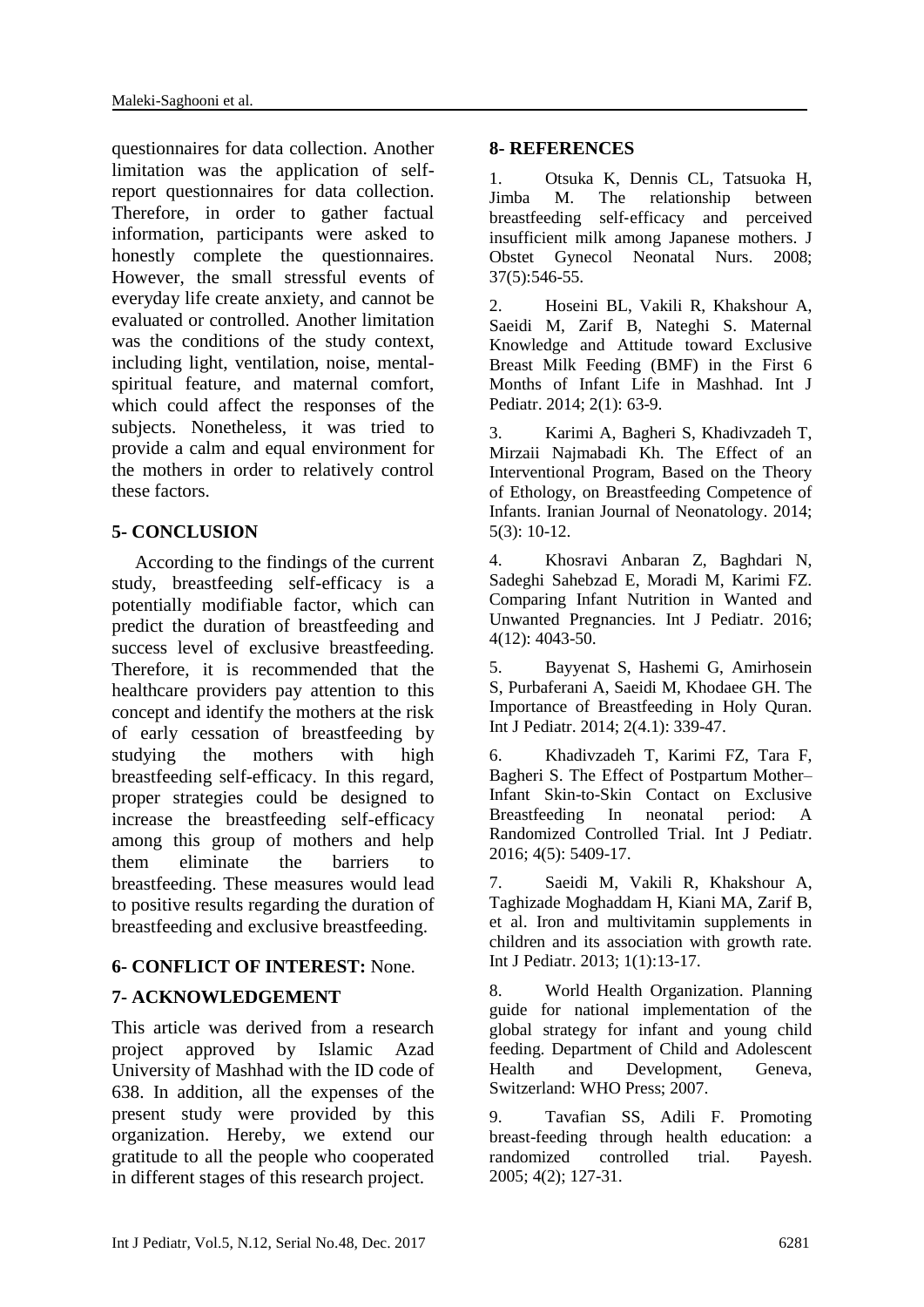10. [Kramer MS,](https://www.ncbi.nlm.nih.gov/pubmed/?term=Kramer%20MS%5BAuthor%5D&cauthor=true&cauthor_uid=22895934) [Kakuma R.](https://www.ncbi.nlm.nih.gov/pubmed/?term=Kakuma%20R%5BAuthor%5D&cauthor=true&cauthor_uid=22895934) Optimal duration of exclusive breastfeeding. [Cochrane](https://www.ncbi.nlm.nih.gov/pubmed/22895934)  [Database Syst Rev.](https://www.ncbi.nlm.nih.gov/pubmed/22895934) 2012; 15(8): CD003517.

11. Veghari G, Mansourian A, Abdollahi A. Breastfeeding status and some related factors in northern iran .Oman Med J. 2011; 26(5):342-8.

12. Ghanbarnejad A, Abedini S, Taqipoor L. Exclusive Breastfeeding and its Related Factors among Infants in Bandar Abbas City, Iran. JBUMS. 2014; 16 (1):85-91.

13. Amini R, Mohammadi N, Omidi A, Khodaveisi M. The Reasons of Breastfeeding Cessation in Children under One Year Old A Case-Control Study. Sci J Hamadan Nurs Midwifery Fac. 2012; 20 (2): 58-68.

14. Pincombe J, Baghurst P, Antoniou G, Peat B, Henderson A, Reddin E. Baby Friendly Hospital Initiative practices and breast feeding duration in a cohort of first-time mothers in Adelaide, Australia. Midwifery. 2008;24(1): 55-61.

15. Scott J, Aitkin I, Binns C, Aroni R. Factors associated with the duration of breastfeeding amongst women in Perth, Australia. Acta Paediatrica. 1999; 88(4): 416- 21.

16. [Brand](https://www.ncbi.nlm.nih.gov/pubmed/?term=Brand%20E%5BAuthor%5D&cauthor=true&cauthor_uid=22211058) E, [Kothari](https://www.ncbi.nlm.nih.gov/pubmed/?term=Kothari%20C%5BAuthor%5D&cauthor=true&cauthor_uid=22211058) C, [Ann Stark](https://www.ncbi.nlm.nih.gov/pubmed/?term=Stark%20MA%5BAuthor%5D&cauthor=true&cauthor_uid=22211058) M. Factors Related to Breastfeeding Discontinuation Between Hospital Discharge and 2 Weeks Postpartum. [J Perinat Educ.](https://www.ncbi.nlm.nih.gov/pmc/articles/PMC3209743/) 2011; 20(1): 36–44.

17. McCarter-Spaulding DE, Dennis CL. Psychometric testing of the breastfeeding self‐efficacy scale‐short form in a sample of black women in the United States. Research in nursing & health. 2010; 33(2):111-9.

18. Mangasaryan N, Martin L, Brownlee A, Ogunlade A, Rudert C, Cai X. Breastfeeding promotion, support and protection: review of six country programmes. Nutrients. 2012;4(8):990-1014.

19. Kingston D, Dennis CL, Sword W. Exploring breast-feeding self-efficacy. J Perinat Neonatal Nurs. 2007; 21(3): 207-15.

20. [Papinczak TA,](https://www.ncbi.nlm.nih.gov/pubmed/?term=Papinczak%20TA%5BAuthor%5D&cauthor=true&cauthor_uid=10842578) [Turner CT.](https://www.ncbi.nlm.nih.gov/pubmed/?term=Turner%20CT%5BAuthor%5D&cauthor=true&cauthor_uid=10842578) An analysis of personal and social factors influencing initiation and duration of breastfeeding in a large Queensland maternity hospital. [Breastfeed Rev.](https://www.ncbi.nlm.nih.gov/pubmed/10842578) 2000; 8(1): 25-33.

21. Hasanpoor SH, Bani S, Ansari S, Ebrahimi H. Measuring Breastfeeding Self – Efficacy among Pregnant Women Referred to Health Centers of Ahvaz .Tabriz Nursing and Midwifery Journal. 2010; 5(19): 47-53.

22. Hatamleh W. The effect of a breastfeeding self-efficacy intervention on breast feeding self-efficacy and duration. Presented for the Ph.D., Ohio .University of Cincinnati. 2006.

23. Varaei S, Mehrdad N, Bahrani N. The Relationship between Self-efficacy and Breastfeeding, Tehran, Iran. Hayat. 2009; 15 (3): 31-8.

24. Schultz DP, Schultz SE. A history of modern psychology. 10th ed. Tennessee: Wadsworth, Cengage Learning; 2011.

25. Ertem IO, Votto N, Leventhal JM. The timing and predictors of the early termination of breastfeeding. Pediatrics. 2001;107(3):543- 8.

26. O'Campo P, Faden RR, Gielen AC, Wang MC. Prenatal factors associated with breastfeeding duration: recommendations for prenatal interventions. Birth. 1992;19(4):195- 201.

27. Dennis CL, Faux S. Development and psychometric testing of the Breastfeeding Self-Efficacy Scale. Res Nurs Health. 1999;22(5):399-409.

28. Mirmohamad-ali M, Bahiraee A, Rahimi A, Hashemzadeh M, sohrabi N, et al. Effect of educational package on breastfeeding self-efficacy in postpartum period. Payesh. 2014; 13(2): 221-28.

29. Bastani F, Rahmatnejad L, Jahdi F, Haghani H. Breastfeeding self efficacy and perceived stress in primiparous mothers. Iran Journal of Nursing. 2008; 21(54):9-24.

30. Godarzi Z, Saeidi M, Daneshvar Ameri Z, Shamshiri AR, Sadeghi T. Impact of Peer Education on Breastfeeding Self-Efficacy in Primiparous Women: a Cluster RandomizedControlled Trial. Hakim Health Sys Res. 2015; 18(2): 105- 13.

31. Azhari S, Baghani R, Akhlaghi F, Ebrahimzadeh S, Salehi Federdi J. Comparing